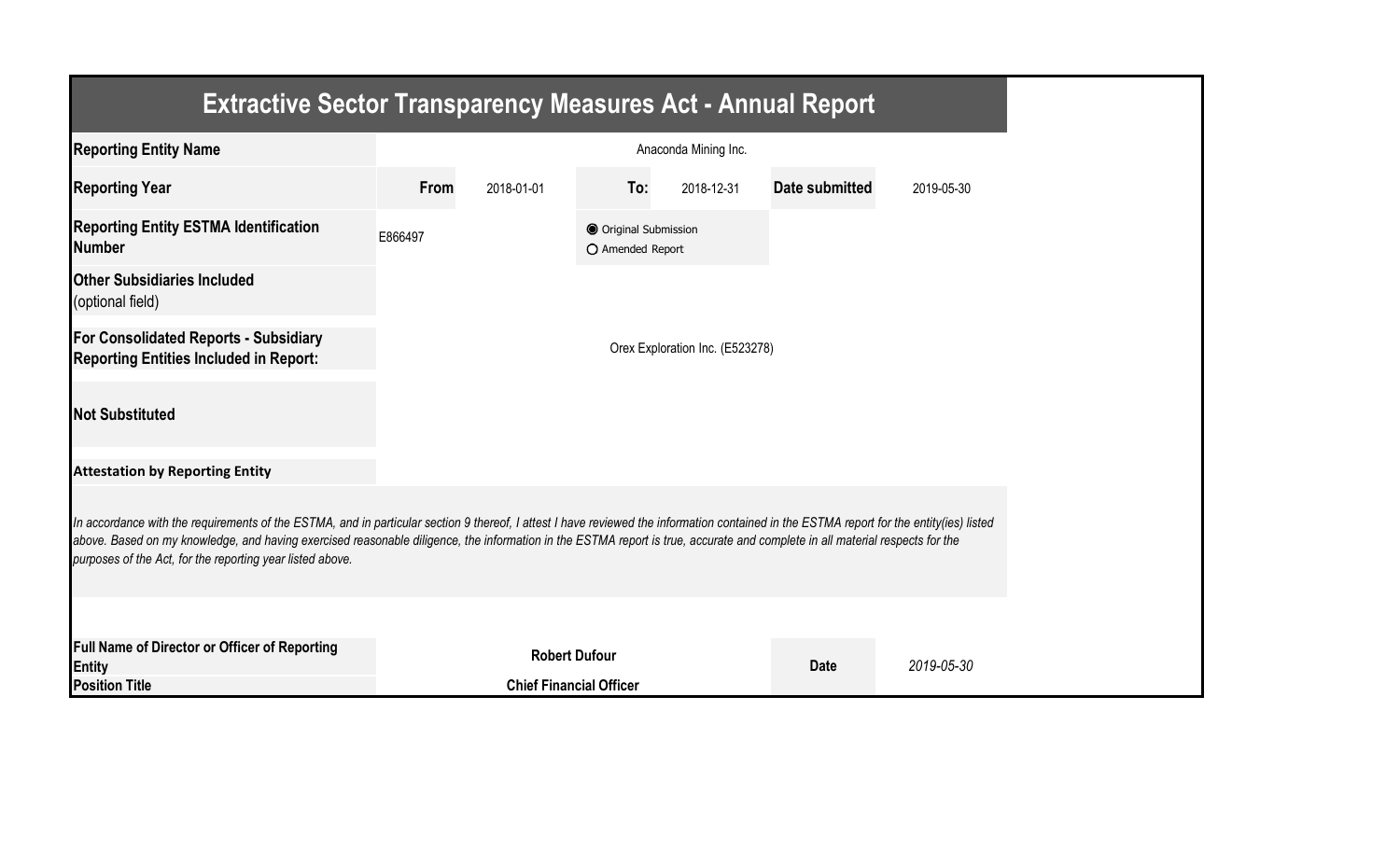| <b>Extractive Sector Transparency Measures Act - Annual Report</b>                                                                                                               |                                          |                                                                                                                                                                                                                              |                                                                           |                  |         |                                |                |                  |                                               |                                      |              |
|----------------------------------------------------------------------------------------------------------------------------------------------------------------------------------|------------------------------------------|------------------------------------------------------------------------------------------------------------------------------------------------------------------------------------------------------------------------------|---------------------------------------------------------------------------|------------------|---------|--------------------------------|----------------|------------------|-----------------------------------------------|--------------------------------------|--------------|
| <b>Reporting Year</b><br><b>Reporting Entity Name</b><br><b>Reporting Entity ESTMA</b><br><b>Identification Number</b><br><b>Subsidiary Reporting Entities (if</b><br>necessary) | From:                                    | 2018-01-01                                                                                                                                                                                                                   | To:<br>Anaconda Mining Inc.<br>E866497<br>Orex Exploration Inc. (E523278) | 2018-12-31       |         | Currency of the Report CAD     |                |                  |                                               |                                      |              |
| <b>Payments by Payee</b>                                                                                                                                                         |                                          |                                                                                                                                                                                                                              |                                                                           |                  |         |                                |                |                  |                                               |                                      |              |
| <b>Country</b>                                                                                                                                                                   | Payee Name                               | Departments, Agency,<br>etc within Payee that<br><b>Received Payments</b>                                                                                                                                                    | <b>Taxes</b>                                                              | <b>Royalties</b> | Fees    | <b>Production Entitlements</b> | <b>Bonuses</b> | <b>Dividends</b> | Infrastructure<br><b>Improvement Payments</b> | <b>Total Amount paid to</b><br>Payee | <b>Notes</b> |
| Canada -Newfoundland and Labrador                                                                                                                                                | Province of Newfoundland<br>and Labrador | Department of Natural<br>Resources; Department of<br>Finance; Department of<br>Municipal Affairs and<br>Environment; Workplace Health,<br>Safety & Compensation<br>Commission; Department of<br>Fisheries and Land Resources | 120,000                                                                   |                  | 190,000 |                                |                |                  |                                               | 310,000                              |              |
|                                                                                                                                                                                  |                                          |                                                                                                                                                                                                                              |                                                                           |                  |         |                                |                |                  |                                               |                                      |              |
|                                                                                                                                                                                  |                                          |                                                                                                                                                                                                                              |                                                                           |                  |         |                                |                |                  |                                               |                                      |              |
|                                                                                                                                                                                  |                                          |                                                                                                                                                                                                                              |                                                                           |                  |         |                                |                |                  |                                               |                                      |              |
|                                                                                                                                                                                  |                                          |                                                                                                                                                                                                                              |                                                                           |                  |         |                                |                |                  |                                               |                                      |              |
|                                                                                                                                                                                  |                                          |                                                                                                                                                                                                                              |                                                                           |                  |         |                                |                |                  |                                               |                                      |              |
|                                                                                                                                                                                  |                                          |                                                                                                                                                                                                                              |                                                                           |                  |         |                                |                |                  |                                               |                                      |              |
|                                                                                                                                                                                  |                                          |                                                                                                                                                                                                                              |                                                                           |                  |         |                                |                |                  |                                               |                                      |              |
|                                                                                                                                                                                  |                                          |                                                                                                                                                                                                                              |                                                                           |                  |         |                                |                |                  |                                               |                                      |              |
|                                                                                                                                                                                  |                                          |                                                                                                                                                                                                                              |                                                                           |                  |         |                                |                |                  |                                               |                                      |              |
|                                                                                                                                                                                  |                                          |                                                                                                                                                                                                                              |                                                                           |                  |         |                                |                |                  |                                               |                                      |              |
| <b>Additional Notes:</b>                                                                                                                                                         |                                          |                                                                                                                                                                                                                              |                                                                           |                  |         |                                |                |                  |                                               |                                      |              |